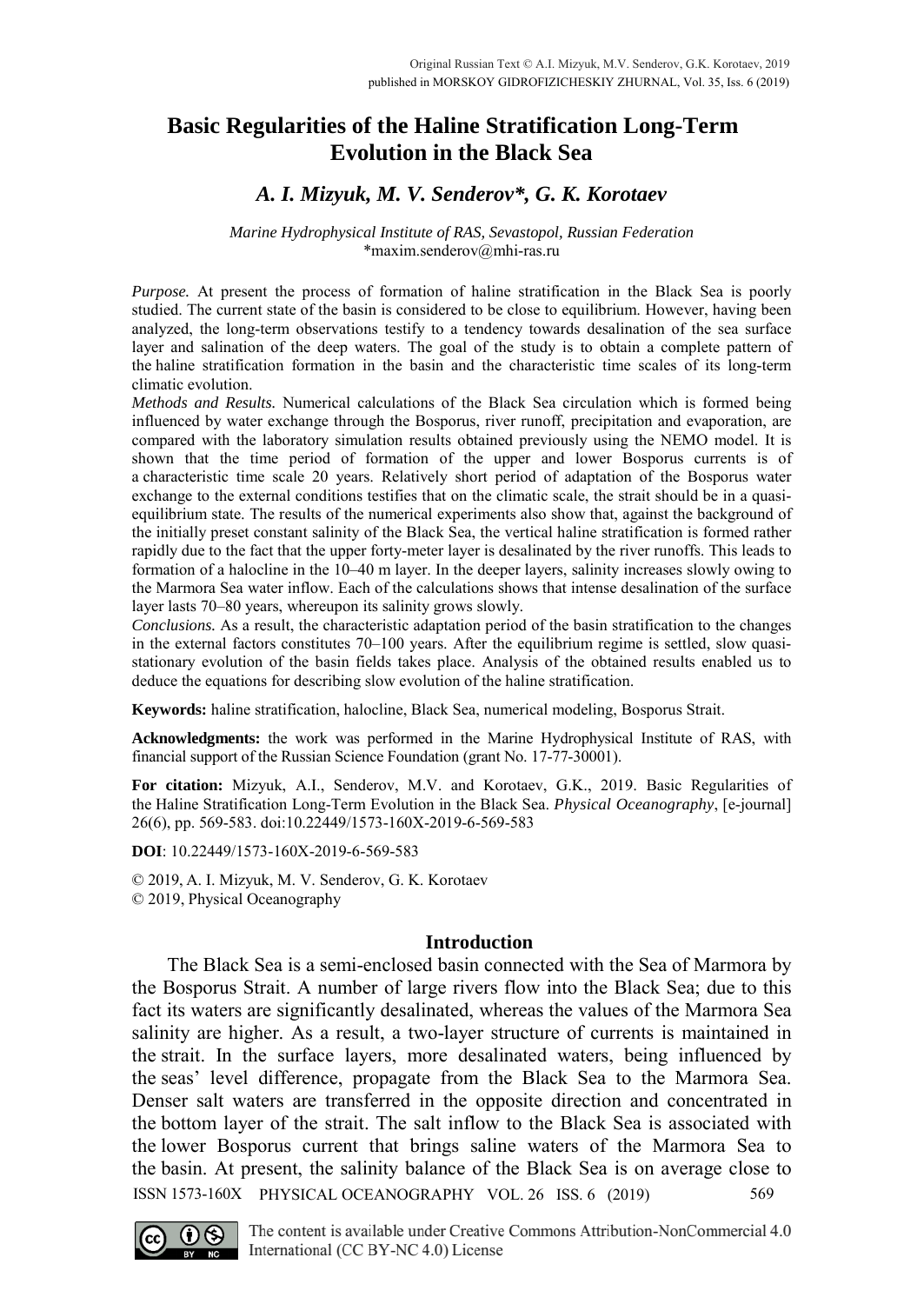equilibrium. This means that the salt inflow provided by the lower Bosporus current is on average completely or almost completely compensated by its removal through the surface layer of the strait. Since salinity of the Marmora Sea waters is approximately two times higher than that of the Black Sea surface waters, the water volume transported by the upper Bosporus current should two times exceed the one transported by the lower Bosporus current.

River runoff, evaporation prevailing over precipitation and salt inflow through the Bosporus Strait form vertical haline stratification of the Black Sea waters. Vertical salinity distribution is characterized by its relatively weak change up to the depths 70–90 m. Below, at the depths 90–300 m, there is rather a sharp halocline (the layer of a high vertical salinity gradient), and then right up to the basin bottom salinity again changes insignificantly. The salinity difference between the upper and lower layers of the sea is about 4.5 ‰. Since almost everywhere in the Black Sea salinity contribution to formation of the sea water density is higher than that of temperature, the structures of the main pycnocline and halocline are almost the same.

Currently the process of formation of the haline stratification in the Black Sea is poorly studied. The present state of the basin is traditionally considered to be close to equilibrium. However, having been analyzed, the long-term observations [1, 2] show a tendency to desalination of the sea surface layer and salination of its deep waters. Rather a short series of observations does not permit to draw the distinctions between the trend and the phase of long-period oscillations. A more detailed research of evolution of the Black Sea haline stratification on the climatic scale should help to advance credible hypotheses on the subject.

The paleographic studies show that the Black Sea has underwent a few cycles of isolation and reunification with the World Ocean. The Black Sea was a freshwater lake for the last time was about 7500 years ago. Then due to the tectonic processes, the oceanic salt waters began to inflow to the Black Sea basin through the Bosporus Strait. According to the hypothesis in [3], the earthquake has provoked sudden opening of the Bosporus. By that time, the Black Sea level was significantly lower than the ocean one, and a waterfall had formed near the Bosporus Strait mouth that contributed to rapid rise of the sea level and increase of its water salinity.

The less radical hypothesis suggests that water exchange with the ocean was restored gradually and change in the haline regime of the Black Sea basin was of evolutional character. One way or another, when the basin averaged salinity became noticeable, formation of the vertical haline stratification should begin. One of the first papers aimed at studying the process of formation of the vertical haline stratification was, apparently, [4] where climatic changes of the Black Sea were investigated on the scales of several thousand years. In the present work, the Black Sea haline stratification was numerically modeled at various stages of its evolution from a freshwater lake to its current state. The calculation domain included real geometry of the Black and Azov seas, the Bosporus Strait and the eastern part of the Marmora Sea. The water circulation and its vertical stratification were formed only due to the river runoff and the inflow of highly saline Marmora Sea waters to the Black Sea basin. In a few performed numerical experiments, constant salinity in the Black Sea was prescribed as the initial conditions. These simulations showed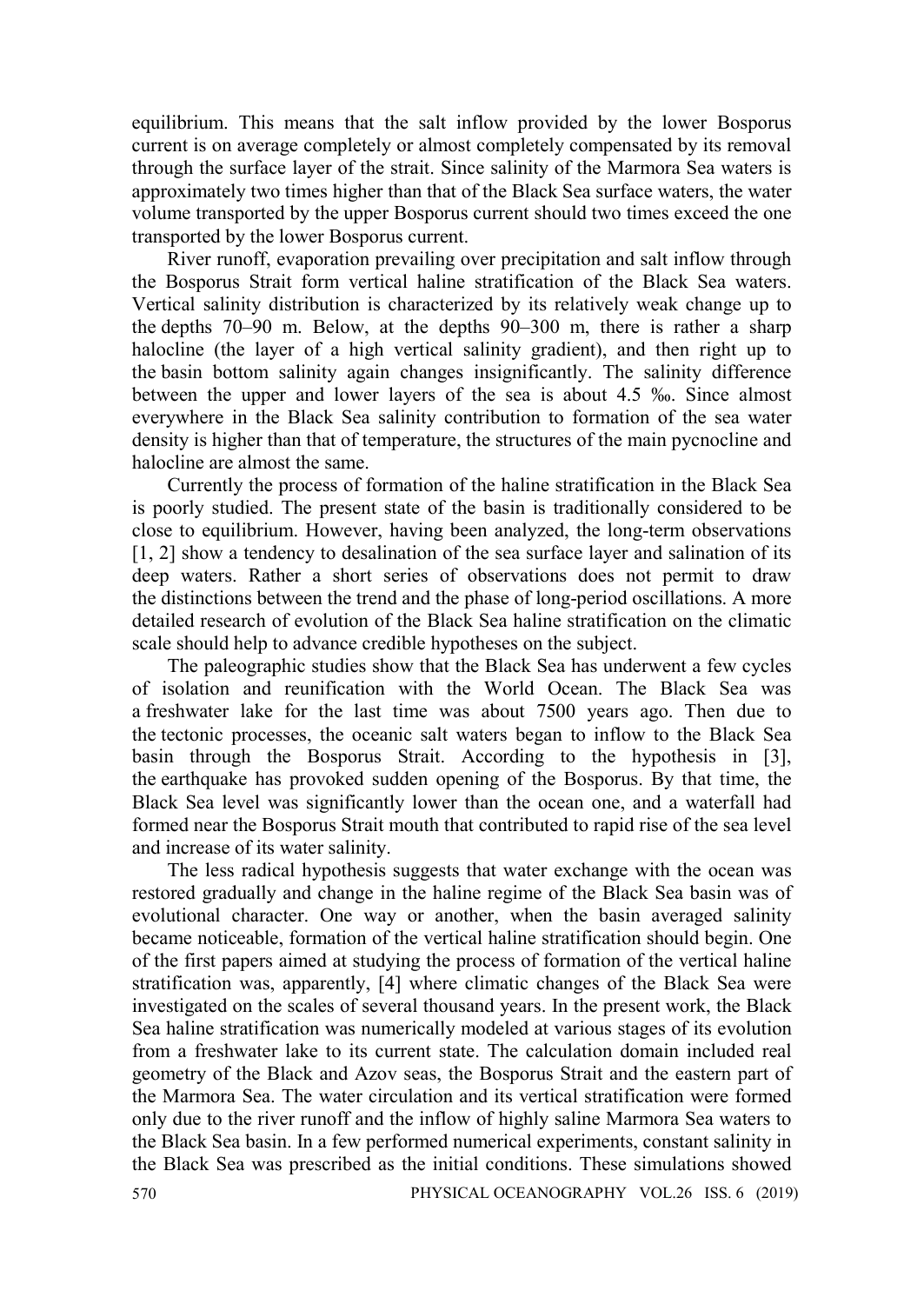that for all the initial conditions, water exchange between the Black Sea and the Marmora Sea was settled first of all. Then vertical stratification with a pronounced halocline is formed, later on it evolves slowly. Thus, it results from the performed numerical experiments that the adaptation period is followed by quasi-stationary change in the Black Sea stratification. The notion of quasistationarity made it possible to construct an analytical description of long-term evolution of density stratification in a rotating cylindrical basin being affected by the buoyancy flows through the lateral boundaries; it implied the prospect of application to the Black Sea [5, 6].

Based on the additional numerical experiments, the present paper represents a complete idea of formation and long-term evolution of haline stratification in the Black Sea basin.

Vertical motions in the Black Sea and their influence on formation of the main halocline are discussed in the first section; the time period of settling of the upper and lower Bosporus currents and the ratio of their discharges are described in the second section; quasi-equilibrium mode of the haline stratification evolution and the concept of a halocline as an internal boundary layer are discussed in the third section; using the resulted from the numerical experiments power law of the salt diffusion flow through the halocline upon the salinity difference in the layers above and below the pycnocline, constructed is the analytical model of long-term evolution of the haline stratification in the Black Sea, and its features are described in the fourth section; in conclusion, the obtained results are summarized and their importance is discussed.

### **1. Vertical motions in the Black Sea and origine of the Black Sea halocline**

The balance estimates based on the assumption of the basin equilibrium (on average) state show that water upwelling is observed in the Black Sea center [7–9]. The numerical free run simulations which, on the whole, quite well reproduce the Black Sea pycnocline structure also confirm existence of water upwelling in the deep-sea part of the basin. Thus, the pycnocline in the Black Sea is of the same origin as that in the mid latitudes of the World Ocean. The origin of the Black Sea halocline was studied in details in a series of papers [8, 10, 11]. These studies took into account such geographical features of the Black Sea basin as its relatively small size and simple configuration of its boundaries. Certain symmetry of circulation and stratification was also taken into consideration: presence of the Rim Current (RC) encircling the sea along its boundary, and the dome-like structure of the density field with the halocline rising to the surface in the sea center and its lowering near the boundaries. Such features of the Black Sea basin permitted to represent the observed processes as a scheme and to consider the problem on formation of water circulation and stratification in a rotating cylindrical basin being affected by the salt and fresh water flows at its boundaries. Laboratory studies of formation of water stratification and circulation being influenced by the buoyancy fluxes at the lateral boundaries were performed in [10, 11]. These experiments showed that inflow of fresh and salt water through the boundaries of a rotating cylindrical basin led to formation of a sharp pycnocline and a cyclonic circulation at the basin surface. Thus, in a simple axisymmetric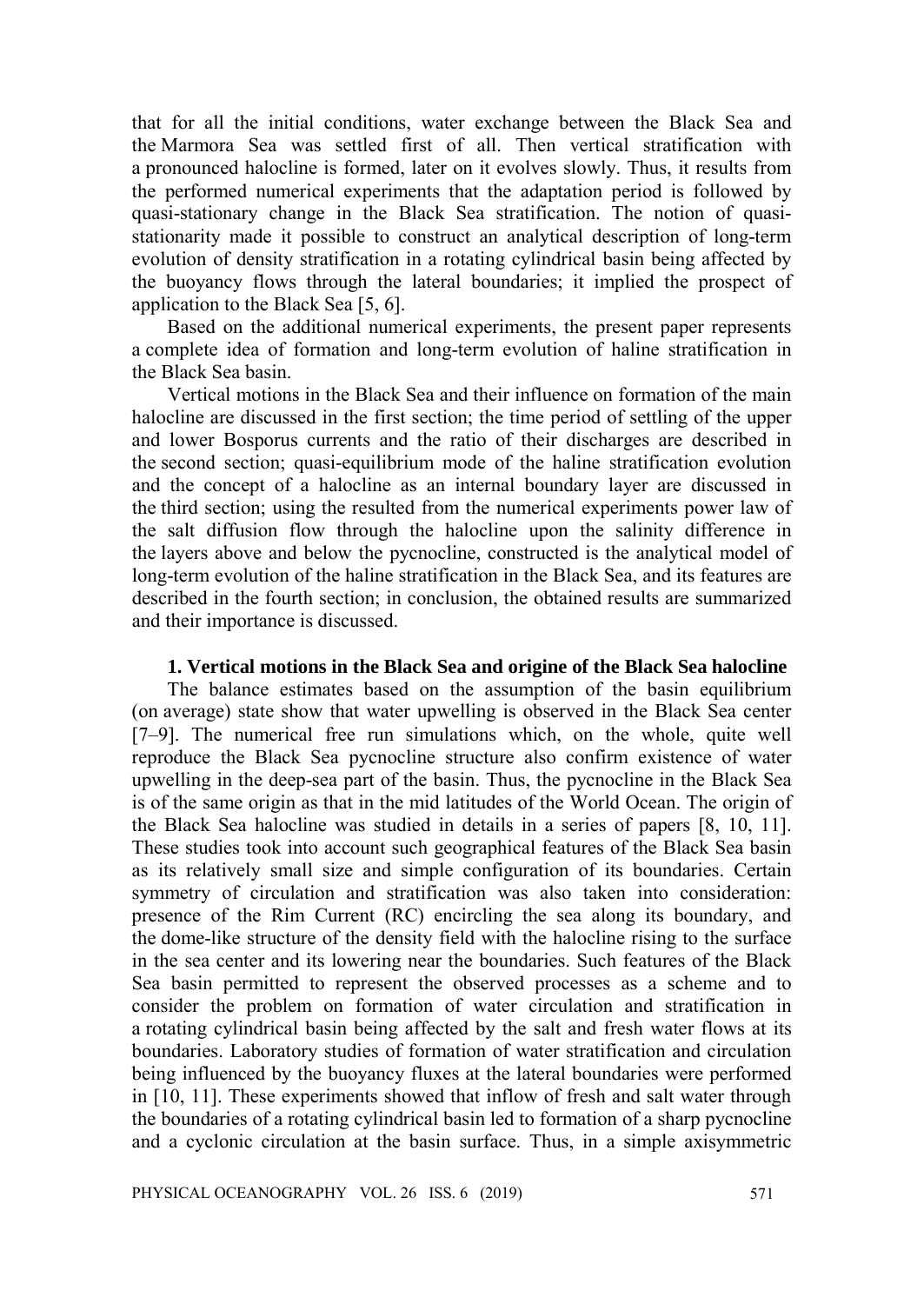configuration, reproduced are the basic large-scale features of circulation and stratification in the Black Sea basin.

Advancing of these studies in [12] promoted obtaining (within the framework of the linearized model) the analytical solution of the problem on the flows in a rotating cylindrical basin caused by the buoyancy flows at its boundaries. The analytical solution, having been compared to the results of laboratory modeling, demonstrated an amazing correspondence between theory and experiment.

A more complete study of fluid stratification and circulation in a rotating cylindrical basin affected by the buoyancy flows was carried out in [11] in which the results of laboratory studies and numerical calculations were also compared. It was shown that the nonlinear terms in the equations of motion are quite small, and the main nonlinear effects occurring during formation of the basin circulation and stratification are manifested in the equation of heat or salt diffusion that is typical of the oceanic thermocline theory. In the laboratory experiments, water density sharply changes vertically in course of transition from heating to cooling of a lateral boundary. Outside this rather a thin layer, the density vertical gradient is negligible. Thus, two layers of almost homogeneous liquid separated by a sharp pycnocline, are formed in the basin. Within its limits, the scale of the water density vertical changes is significantly smaller than the cylinder height; it permits to characterize the pycnocline as an internal boundary layer.

The numerical calculations represented in [11] show that in the basin, two circulation cells are formed above and below the pycnocline. In the basin upper part, water rotates counterclockwise, and in the lower part – clockwise. Analysis of distributions of the density and current velocity and in the radial section shows that two boundary layers are formed in the basin. One of them is located by the wall; the water density in it changes insignificantly, and the radial velocity module is reduced to zero. Another one is internal; large vertical gradients of the seawater density are associated with it.

Thus, the laboratory experiments and the numerical calculations show that the pycnocline formed being affected by the buoyancy flows at the basin lateral boundaries, posses the features of an internal boundary layer. Existence of this layer is maintained by two oppositely directed circulation cells in a vertical plane.

Considering motions in a rotating cylindrical basin as an analogue of the Black Sea circulation, one can assume that the Black Sea halocline, just as the oceanic thermocline, is a boundary layer. At that, an important role in formation of the Black Sea halocline is played, as in the ocean, by upwelling of deep-sea waters in the basin center.

### **2. Water exchange through the Bosporus, characteristic time of its formation**

It was noted above that at present salinity of the Black Sea surface waters is about 18 ‰, and that of the waters inflowing with the lower Bosporus current – about 36 ‰. Thus, if the basin current state is assumed to represent a balance of the salt inflow and outflow, the ratio of the water volume transport of the upper Bosporus current to that of the lower Bosporus one should equal two. At the same time, it is a priori not evident what is of primary importance: either the ratio of the volume transports of the upper and lower Bosporus currents or those of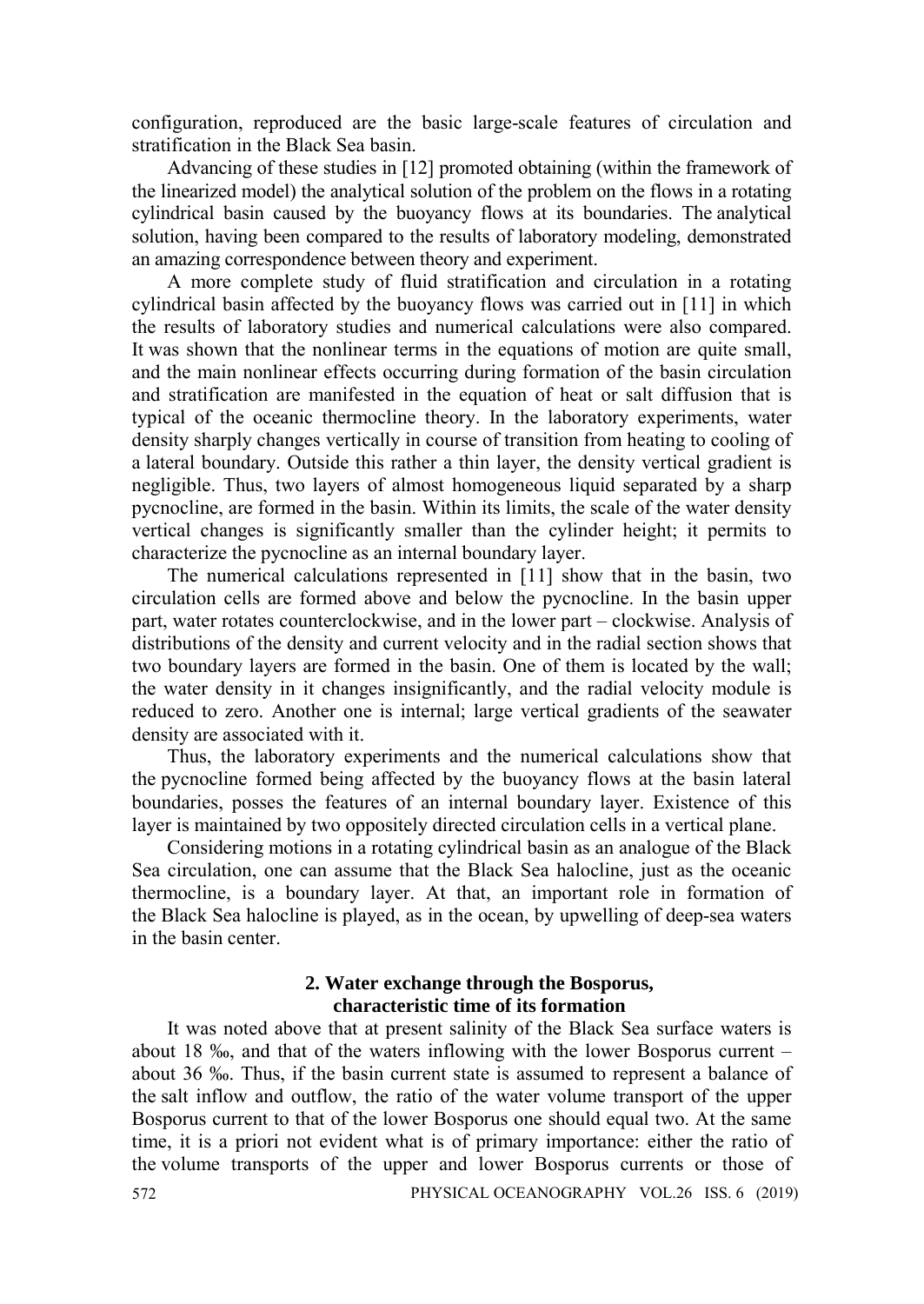the currents in the strait adjust to salinity 18 ‰ in the Black Sea upper layer. To study this problem, a number of numerical experiments simulating exchange of the Black and Marmora seas' waters through the Bosporus, were carried out in [4]. A configuration including the interdisciplinary model *Nucleus for European Modeling of the Ocean (NEMO)* [13] was constructed for performing simulations. It implements the most common types of the state equations from which the UNESCO formula was chosen [14]. On the sea surface, a kinematic condition on the basis of which the level is calculated is prescribed. At that, the time-splitting scheme into fast (barotropic) and slow (baroclinic) modes is used [15]. Discretization of the equations' system was performed on the Arakawa's "*C"* grid [16]. The *TVD*-scheme is used for the nonlinear summands in the transport– diffusion equations [17]. Vertical turbulent mixing in the model is calculated using the closure hypothesis  $k-\epsilon$  [18]. The regular geographic grid covering the basins of the Black, Azov and Marmora seas is preset in it; its horizontal step is about 20 km. The model resolution for the Azov, Black and Marmora seas was sufficiently rough in order to have a possibility to carry out calculations for a long period. Topography of the Black Sea bottom was built using the digital array data in [19]. Vertical discretization was done on 34 non-regular *z*-horizons with the resolution increasing near the surface. The time step was 10 minutes.

The chosen grid step is unacceptably large for describing water exchange through the Bosporus Strait. In this connection, the artificial method of a "partially closed cells" was used to calculate the flows in the strait [13]. Due to this method, the grid cell size in the Bosporus was reduced to 2 km. Five numerical experiments were performed in this configuration; they permitted to reveal influence of the initial conditions on water exchange through the Bosporus Strait. Uniform initial salinity – 8, 12, 16, 18 and 22  $\%$  – prescribed as the initial conditions in the experiments. Temperature at the initial moment is everywhere uniform and amounts  $6^{\circ}$ C. The initial level surface in all the seas is set the same. In the Marmora Sea, the temperature and salinity initial values corresponded to its present state. For the basin boundaries in the mouths of 11 major rivers of the Black and Azov seas, the present climatic runoff and the temperature values with a seasonal cycle and also the zero salinity values were used. For the Marmora Sea, the open boundary with the preset temperature and salinity profiles and the free flow condition were applied. On the sea surface, the basin averaged difference between precipitation and evaporation was specified.

Analysis of time variability of the flow rates of the upper and lower Bosporus currents showed that in each of the experiments, water exchange through the Bosporus reached a steady-state regime after about the  $20<sup>th</sup>$  calculation year. The calculations also demonstrated that different initial salinity rather weakly affected the ratio of the flow rates of the upper and lower Bosporus currents in a steady state. When the Black Sea initial salinity is within the range 8–22 ‰, it turns out to be close to two. Thus, one can conclude that salinity of the Black Sea upper layer (in its present state) is conditioned by the ratio of the flow rates through the Bosporus Strait.

In [20], dependence of the ratio of the flow rates of the upper and lower Bosporus currents upon the magnitude of the river fresh water inflow was also analyzed. The calculations showed that increase of the rivers' runoff was PHYSICAL OCEANOGRAPHY VOL. 26 ISS. 6 (2019) 573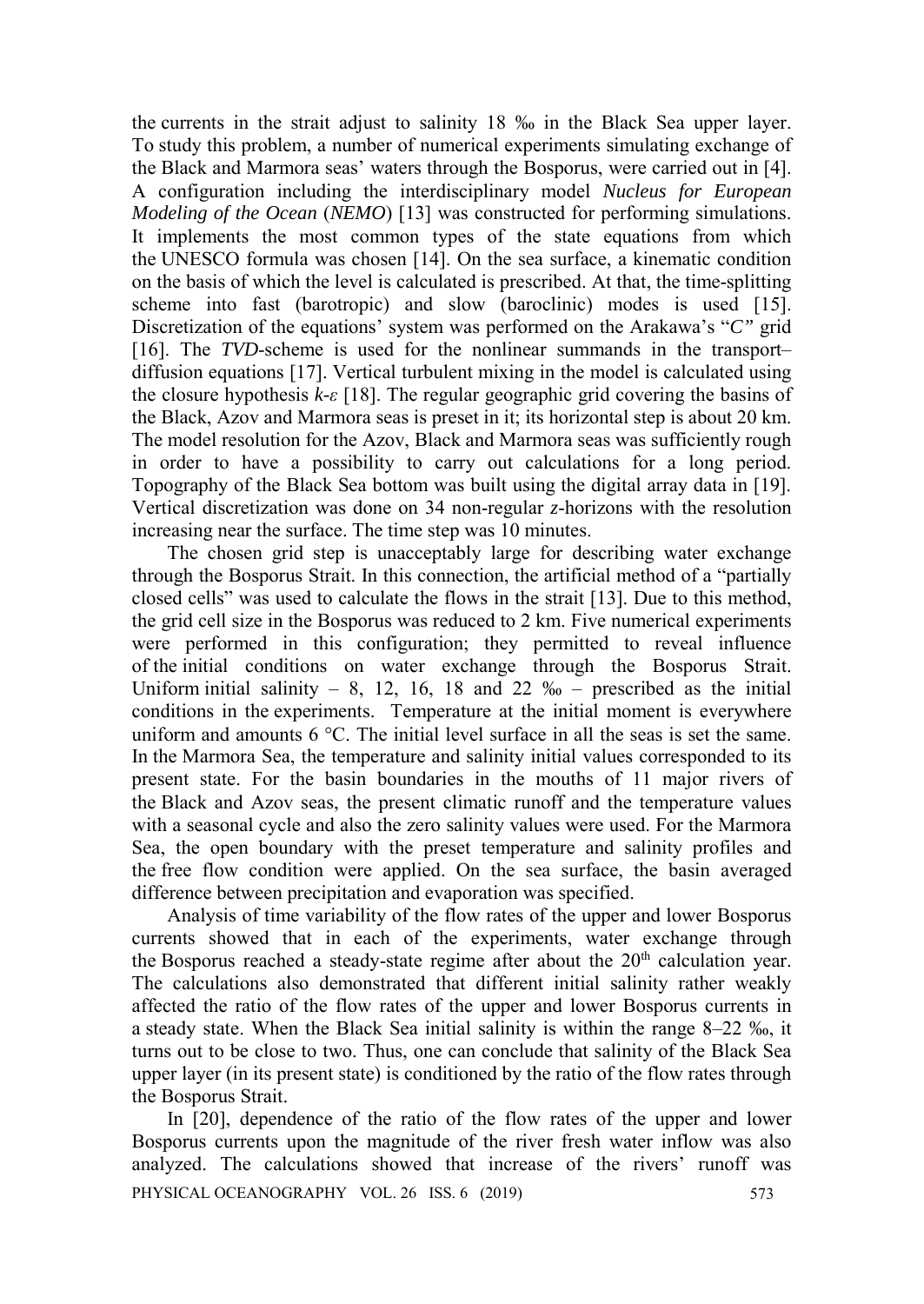accompanied by growth of this ratio. Consequently, the ratio, close to two, between the flow rates of the upper and lower Bosporus currents is conditioned by the magnitude of the climatic rivers' runoff characteristic of the 20<sup>th</sup> century.

### **3. Notion of a quasistationary character of the stratification long-term evolution**

Five numerical simulations described in the previous section were proceeded for the period up to 70–100 years in order to assess the characteristics of circulation and haline stratification depending on the preset initial salinity. The calculation results showed that in each of the experiments, first of all a relatively rapid formation of vertical haline stratification occurred. Being affected by the rivers' runoff, significant desalination of the upper 40-meter layer takes place. In the deeper layers, gradual salinity increase due to the inflow of highly salt Marmora Sea waters is observed. Desalination of the surface seawater and its salination at the depths  $> 40$  m leads to formation of a halocline in a layer 10–40 m. It was noted in [21] that such location of the halocline was conditioned by the depth at which the inflow of highly saline Marmora Sea waters had got to the Black Sea.

In each of the calculations, the surface layer desalination lasts 70–80 years, whereupon its salinity starts to grow slowly. By this time below halocline, the salinity vertical gradient goes down almost to zero. Then, salinity, just as at the surface, slowly increases with time remaining almost constant over depth down to the sea bottom. Thus, the numerical experiments showed that, when calculations were performed with different initial conditions, the adaptation stage was first observed; it lasted approximately 70–80 years. In course of this time period, a halocline is being formed near the sea surface. Then slow salination of the basin at all the depths takes place. Typical vertical profiles of the Black Sea average salinity are shown in Fig. 1.



**F i g. 1.** Basin averaged salinity profile for the last year of calculation at initial salinity 8 ‰ – *a* and 22 ‰ – *b*

Difference between the surface and bottom salinities increases with growth of the initial one. Salt water inflow is at the insignificant depth; as a result the halocline extends almost to the sea surface. Nevertheless, the above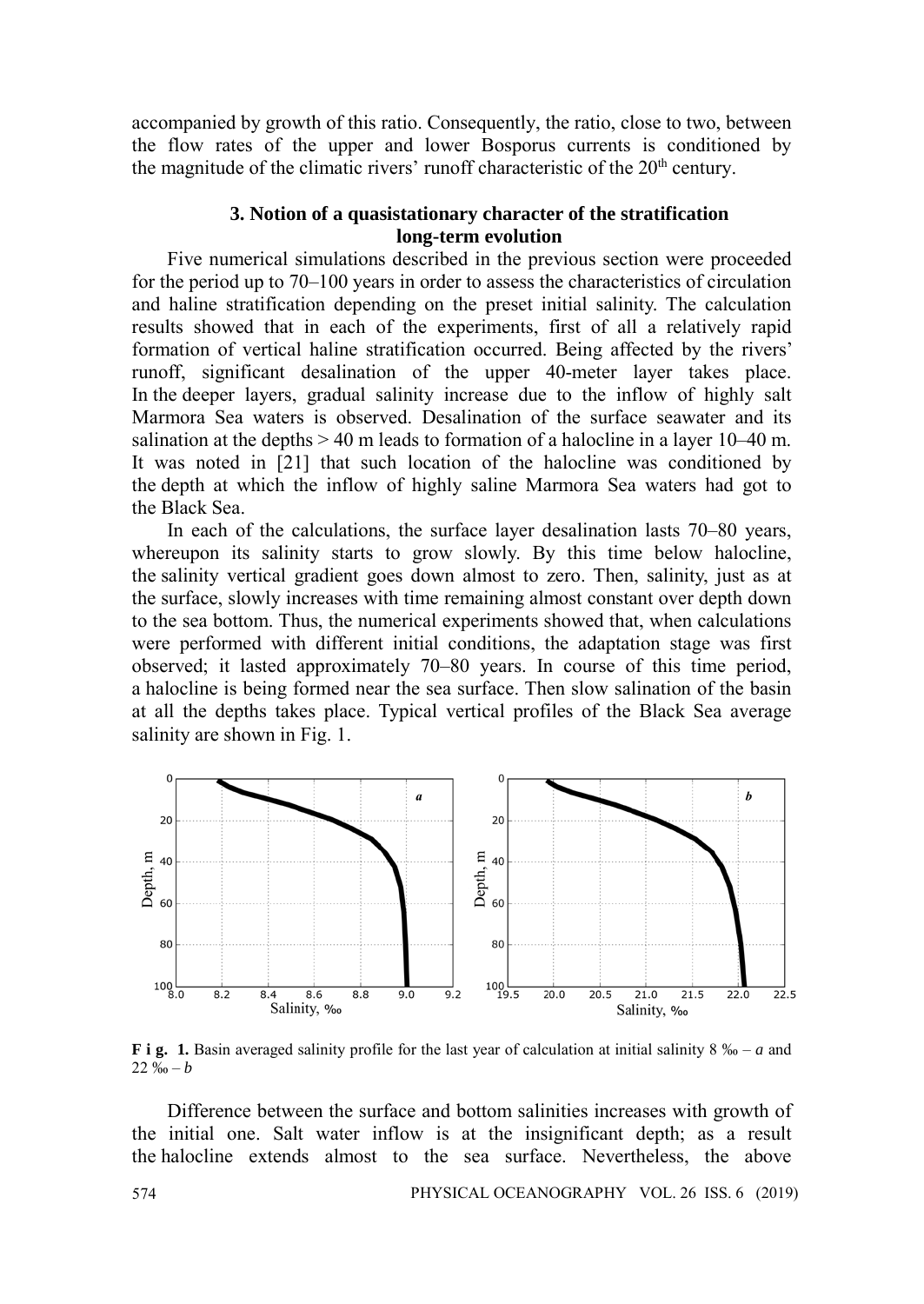calculations are quite comparable with the results in [9]. This provides the grounds to claim that the reproduced halocline possesses the boundary layer features not only in the final stationary state, but also in course of a quasistationary evolution of the seawater salinity and density fields. Both the water exchange through the Bosporus and the river runoff form a large-scale water circulation in the Black Sea. Its character varies significantly depending on the basin-average salinity. At low salinity at the sea surface, the pronounced transport of the transformed river waters (inflow is in the northwestern part of the sea) along the western coast up to the mouth of the Bosporus is reproduced. In the rest of the basin, the circulation of water is rather chaotic, though its motion from the Kerch Strait mouth towards the Bosporus can be observed (Fig. 2, *a*). Increase of the basin averaged salinity in the surface layer is accompanied by prevailing of (the water mass) cyclonic motion of the water mass (Fig. 2, *b*, *c*).

On the whole, long-term calculations of the haline circulation in the Black Sea for different initial salinity show that the characteristic time of adaptation of the basin stratification to the changes in the external conditions constitutes 70–100 years. After the equilibrium regime is achieved, slow quasi-stationary evolution of the basin fields takes place.



**F i g.** 2. Fields of the surface current velocities for the last year of simulations for initial salinity values  $12\% - a$ ,  $18\% - b$  and  $22\% - c$ 

### **4. Equations for describing slow evolution of the haline stratification**

Based on the results in [4, 20] and proceeding from the dimensional analysis, a simple parameterization of "density fluxes" through the pycnocline in a rotating cylindrical basin was proposed in [5]. Similar parameterization is also deduced for a rotating basin of an arbitrary configuration (see the appendix). Analysis of the results of the numerical experiments carried out in [6] showed that the average salinity gradient in a halocline was proportional to difference of salinities on PHYSICAL OCEANOGRAPHY VOL. 26 ISS. 6 (2019) 575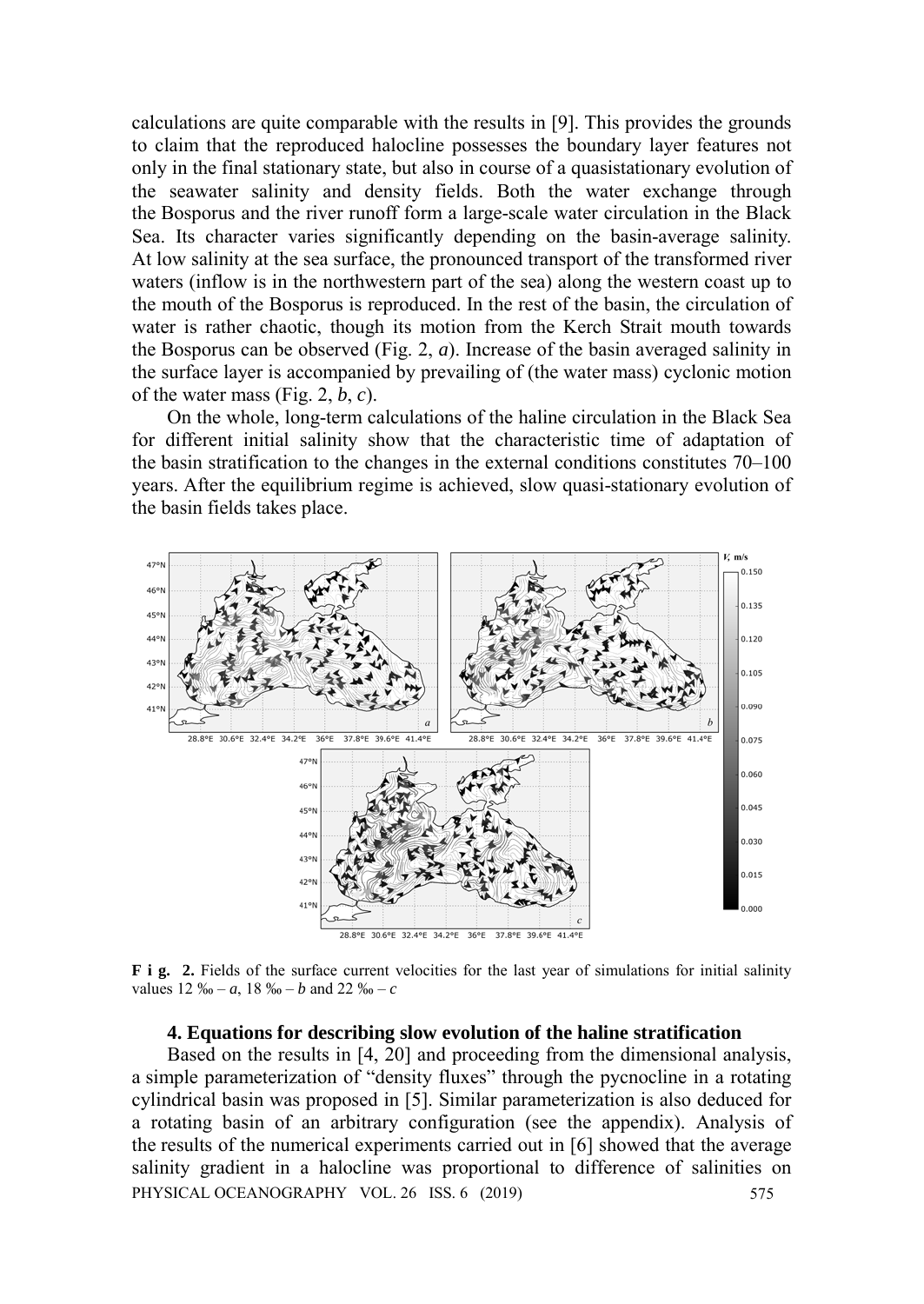the basin surface and bottom with the (index) power 1.27. It is close to the power 4/3, which follows from the dimensional analysis for a rotating cylindrical basin. Increase of the salinity gradient in the halocline turns out to be not proportional to the salinity difference between the surface and bottom layers. This is related to the fact that increase of the salinity difference between the surface and bottom layers is accompanied by the halocline intensification.

Presence of a connection between the salinity diffusion flux through the halocline and the salinity difference between the surface and deep waters permits to construct the equation for salinity evolution in the layers above and below the halocline. At that, one should take into account the following: a boundary-layer character of the halocline, its small thickness and the fact that salinity above and below the halocline weakly varies vertically. Having integrated the equation of salt diffusion over the volumes above and below the halocline, we obtain the following two approximate equations:

$$
V_{-} \frac{dS_{-}}{dt} = -Q_{b}^{-} S_{-} - \Gamma_{h} + Q_{b}^{+} S_{+}, \qquad (1)
$$

$$
V_{+} \frac{dS_{+}}{dt} = Q_{b}^{+} S_{b} + \Gamma_{h} - Q_{b}^{+} S_{+}, \qquad (2)
$$

where  $S_{+}$ ,  $S_{-}$  are the salinities in the layers below and above the halocline, respectively;  $V_+$  and  $V_-$  are the volumes of the near-surface and deep layers;  $Q_b^+$  and  $Q_b^-$  are the flow rates of the upper and lower Bosporus currents;  $S_b$  is the Marmora Sea water salinity;  $\Gamma_h$  is the integral diffusion salt flow through the halocline. Proportionality between the salt diffusion flow through the halocline and the difference between the lower and upper layers' salinities is revealed:

$$
\Gamma_h = -\kappa \frac{ds}{dz} \Big|_h A_h \approx -\kappa \frac{\Delta S_h}{H_h} A_h, \tag{3}
$$

that makes the system of equations closed. Note that the found in [6] dependence also permits to determine the proportionality coefficient in formula (3):

$$
\Gamma_h \approx -0.532 \frac{\kappa A_h}{H_h} \left( S_+ - S_- \right)^{1.27}.
$$

In addition to the salinity diffusion flux, equation (2) takes into account its advective transport through the halocline associated with preservation of the lower layer volume and also compensating the inflow of the Marmora Sea waters.

Let us first analyze the final stationary state, which is achieved in the process of evolution of the Black Sea haline stratification. Equating the right-hand parts of equations (1) and (2) to zero, we obtain the following algebraic equations: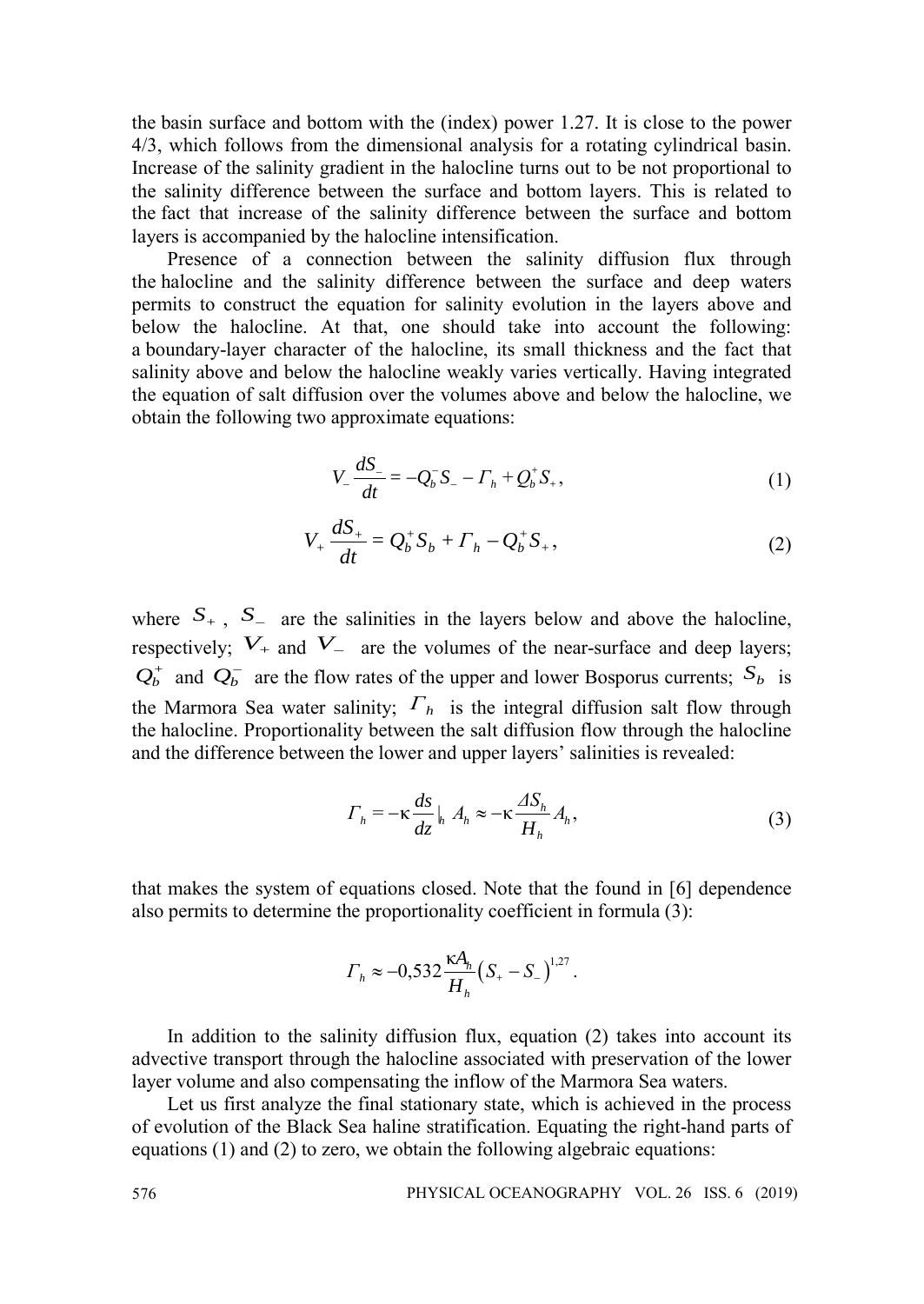$$
-Q_b^- S_- - \Gamma_h + Q_b^+ S_+ = 0, \tag{4}
$$

$$
Q_b^+ S_b + \Gamma_h - Q_b^+ S_+ = 0. \tag{5}
$$

Summing up the left-hand parts of these equations, we obtain the ratio of the external salt balance

$$
Q_b^+ S_b = Q_b^- S_-.
$$

If the volume transport of the upper Bosporus current is assumed to be two times greater than that of the lower Bosporus one, and having preset the Marmora Sea salinity equal to 36‰, we find that *S–* = 18‰. Combining equations (4) and (5), we can derive the following equation for the salinity difference between the upper and lower layers:

$$
S_b - 2(S_+ - S_-) - 1,06 \frac{\kappa A_h}{H_h Q_b^+} (S_+ - S_-)^{1,27} = 0.
$$
 (7)

According to the results of the numerical experiments, the halocline depth is preset to be  $25$  m and its thickness  $-30$  m, then for the present configuration of the Black Sea we find  $V_+ = 525000 \text{ km}^3$ ,  $V_- = 10000 \text{ km}^3$ ,  $A_h = 390000 \text{ km}^2$ ,  $H<sub>h</sub>$  = 30 m. Let us also preset the vertical turbulent diffusion coefficient as it was used in the numerical calculations:  $\kappa = 0.03$  cm<sup>2</sup>/s. Then, having solved equation (7), we find  $S_{+} - S_{-} = 4.27$  ‰. This value of the salinity difference is close to that observed in the Black Sea.

Let us consider briefly the regularity of temporal evolution of the Black Sea haline stratification. First of all, note that the volume of the layer above the halocline is substantially smaller than that of the lower layer. Therefore, in the mode of slow evolution, the role of the nonstationary (summand) term in equation (1) is negligible and equation (4) can be used instead. Let us use the salinity difference instead of the upper layer salinity from equation (4) and transform equation (2) accordingly. As a result, we obtain the equation describing temporal evolution of the salinity difference through the halocline:

$$
\frac{d(S_{+} - S_{-})}{d\tau} = \frac{S_b - 2(S_{+} - S_{-})}{2 + 1,27\alpha(S_{+} - S_{-})^{0,27}},
$$
\n(8)

where  $\alpha = \frac{\gamma A_h}{H_h Q_b^+}$  and  $\tau = \frac{Q_b^+ t}{V_+}.$  $=\frac{Q_b^+ t}{V_+}$ . In this equation, the right-hand side, at constant flow rates through the Bosporus (and, hence, river runoff and the precipitation/evaporation difference), is the positive and monotonically decreasing function of salinity difference. Therefore, salinity difference will monotonously increase in time from the initial value to the equilibrium one

PHYSICAL OCEANOGRAPHY VOL. 26 ISS. 6 (2019) 577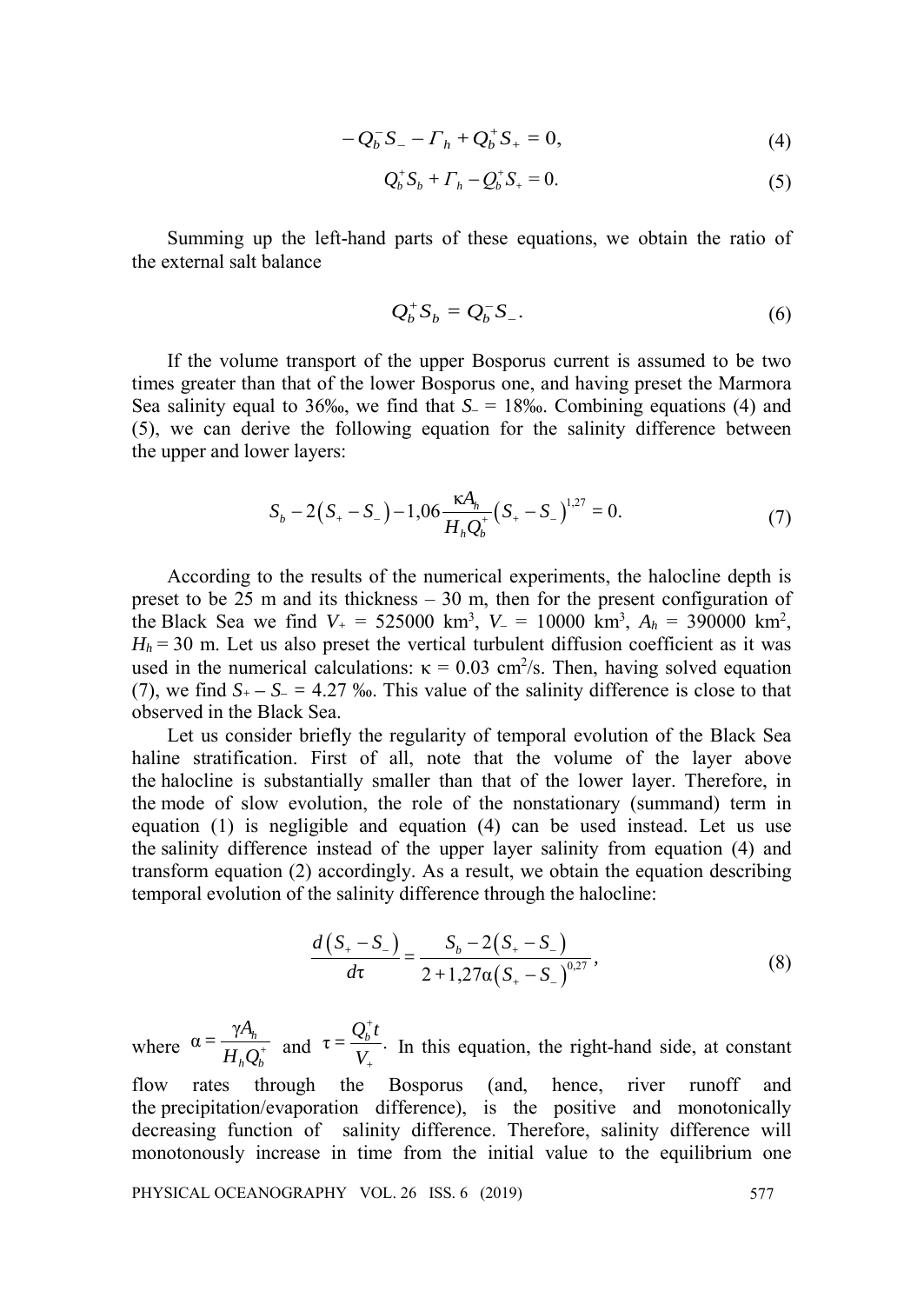obtained above in full accordance with the resulted derived from the numerical experiments with different initial conditions. If the flow rates through the strait depend on time, equation (8) should be integrated numerically, that ultimately provides a possible to make the salinity profiles in Fig. 1 and 2, and the current velocity maps conform to a specific time. Note that for the present configuration of the Black Sea basin and the flow rates through the strait, the characteristic time of slow evolution of the haline stratification constitutes 1750 years.

### **Conclusion**

Analysis of the performed numerical experiments yielded new notions on the conditions of formation and long-term evolution of the haline stratification in the Black Sea. First, it is shown that the characteristic time scale of the formation period for the upper and lower Bosporus currents is 20 years. Rather a short period of adaptation of the water exchange through the Bosporus to the external conditions means that on a climatic scale, it should be in a quasi-equilibrium state. Moreover, regardless of salinity of the Black Sea upper layers, the ratio of the water volumes transported by these currents is  $\sim$ 2. This ratio exactly conditions the fact that the surface salinity in a steady state tends to 18 ‰. Besides, the numerical experiments show that the ratio of intensities of the upper and lower currents through the Bosporus Strait can vary depending on the magnitude of a river runoff, precipitation and evaporation. Note also that the model of currents in the Bosporus Strait applied in calculations is rough enough. That is why the represented conclusions are of a qualitative character.

The numerical experiments have also demonstrated that a quasistationary evolution of the basin haline stratification takes place on the large time scales. The calculations made it possible to evaluate the characteristic time of its adaptation to a quasistationary state as 80–100 years. In course of this period, within the vertical distribution of seawater salinity, a halocline is being formed. Having been compared to the results of the laboratory experiments, the calculations permit to characterize the developing halocline as an internal boundary layer existing at all the stages of evolution of the haline stratification in the Black Sea.

The idea of a quasistationary character of long-term evolution of the Black Sea haline stratification, and of the halocline as an internal boundary layer has provided the grounds for studying the relationship between the difference of salinities in the layers above and below the halocline, and the salt diffusion flow through it. The dimensional analysis is followed by the simple power law between these values with the exponent 4/3. Processing the results of numerical experiments confirmed existence of a power dependence with the exponent 1.27 that is in good agreement with the theoretical forecast.

Revealing of functional dependence of the salt diffusion flow through the halocline with the difference of salinities in the layers above and below it, made it possible to propose a simple analytical model of climatic evolution of the Black Sea haline stratification. Based on the salt balance equations, the model forecasts monotonic tendency of the basin haline stratification to the equilibrium state close to that observed today. Along with general increase of the salt stock, the evolution process should be accompanied by increase of difference of salinity in the layers located above and below the halocline. Besides, since the pycnocline thickness is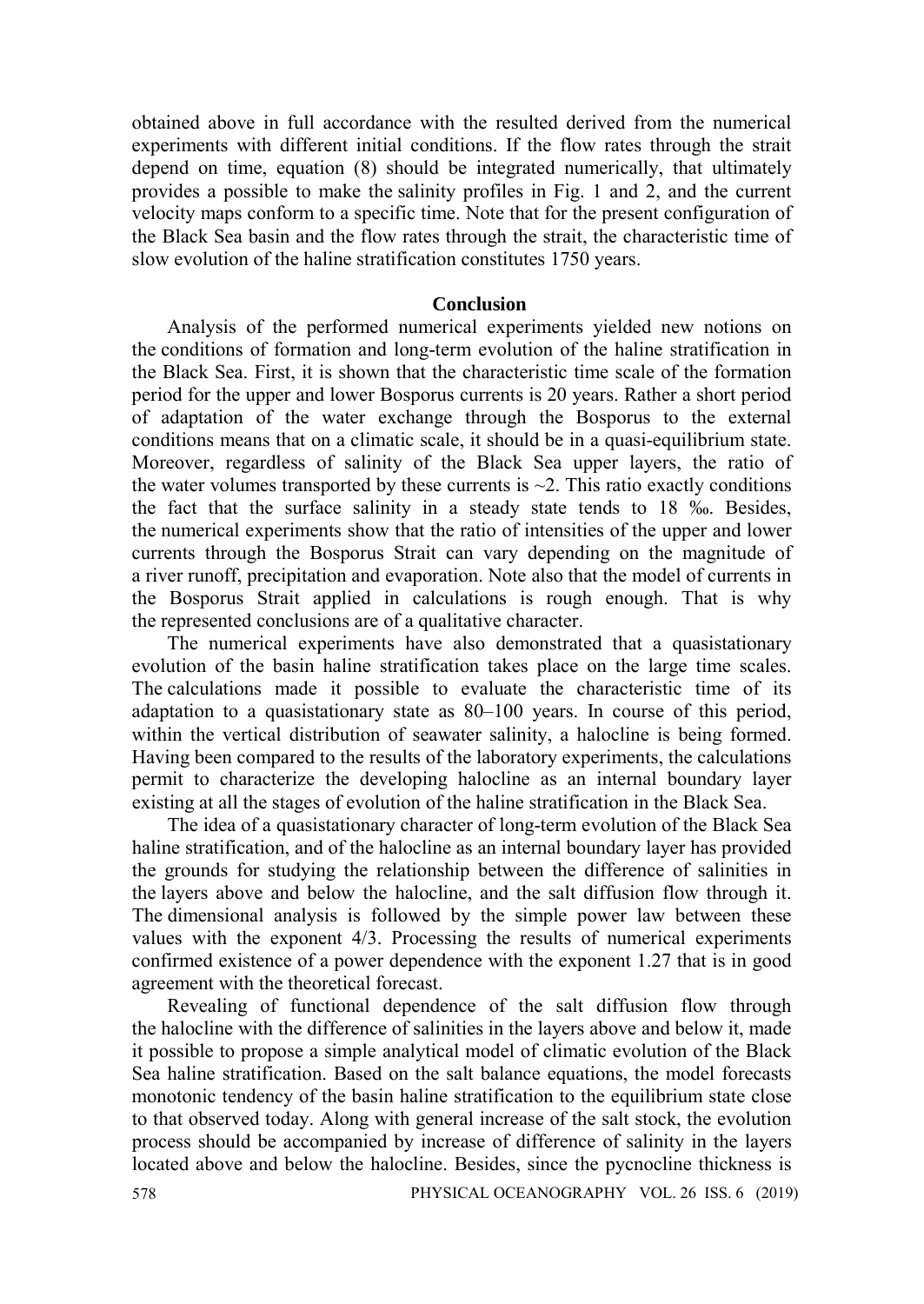proportional to the salinity difference to the power of 1/3, it will decrease with time. It is interesting to note that the results of processing the observations from [1, 2] show that both of these tendencies were observed during past 100 years. Thereupon, it seems advisable to consider the following issue: is the present state of the Black Sea basin in equilibrium.

However, it should be noted, that the results represented in this paper should be treated as a preliminary concept. The halocline formed in the numerical experiments, having been compared to that formed in the actual conditions, turns out to be too shallow. This is due to significant influence of wind mixing and heat exchange with the atmosphere upon the vertical structure of the sea upper layer fields. Wind mixing and seasonal variation of the heat flows on the sea surface result in formation of the upper mixed and the cold intermediate layers, which presumably, push off the described in this paper halocline deeper. The additional effect that is to be taken into consideration is related to subduction of cold waters from the Black Sea northwestern shelf [22] and from the upper parts of cyclonic gyres [23]. The wind effect, along with the upper layer mixing, leads to formation of the Rim Current and to the associated with it surface salinity change through its front. Due to this fact, salinity in the central and coastal parts of the sea is different; and when modeling the long-term evolution of the Black Sea stratification, one should necessarily take into account both the transfrontal salt transport by the mesoscale eddies [24, 26–28] and the seasonally varying Ekman transport [25-28].

Note that the regularities revealed in this article show that the vertical cells maintaining the halocline existence respond slowly to the changes in the external conditions. A sharp change in the external conditions should affect the structure a circulation vertical cell maintaining existence of a halocline in course of a period of several hundred years. Being applied to the problem of response of a thermal conveyor to the changes in climatic conditions, the results represented above mean that the heat transfer inertia in the temperate latitudes is to a great extent conditioned by the temperature drop between the surface and deep-sea layers of the ocean. Even significant variations of the conditions in the regions of deep water formation will change intensity of water upwelling at the lower boundary of the oceanic thermocline only after the temperature difference between the surface and deep-sea layers alters. The time of a thermohaline circulation cell transformation with water rising at the equator and lowering at high latitudes will depend on the rate at which the features of the deep-sea water masses change.

#### **Appendix**

If the Black Sea halocline is assumed to possess the features of a boundary layer, it is described by the following system of equations:

$$
-f_v = -\frac{dp}{dx} + A\Delta U,\tag{1A}
$$

$$
f_u = -\frac{dp}{dy} + A\Delta V,\tag{2A}
$$

PHYSICAL OCEANOGRAPHY VOL. 26 ISS. 6 (2019) 579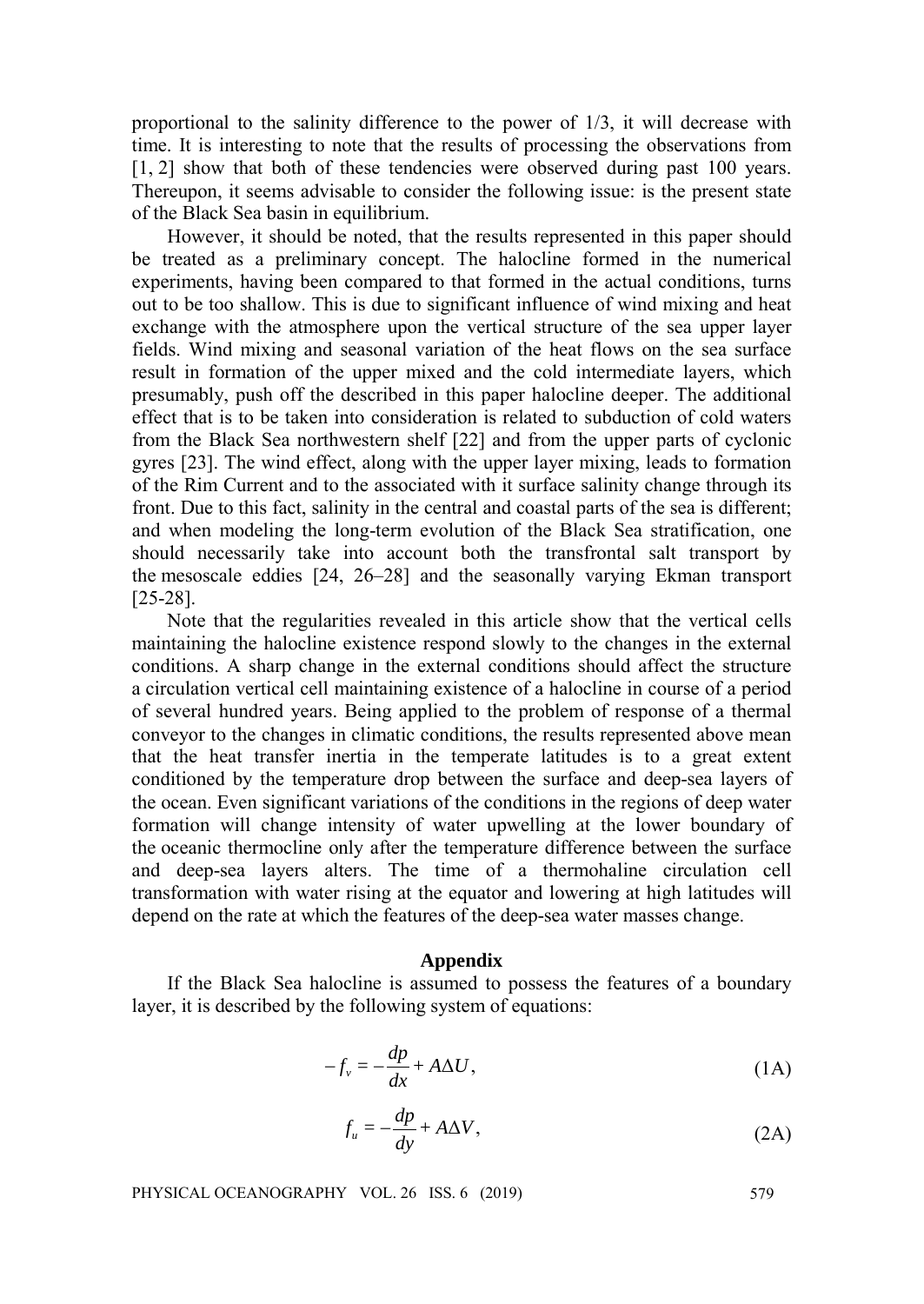$$
\frac{dp}{dz} = gp,
$$
 (3A)

$$
\frac{dU}{dx} + \frac{dV}{dy} + \frac{dW}{dz} = 0,
$$
\n(4A)

$$
U\frac{d\rho}{dx} + V\frac{d\rho}{dy} + W\frac{d\rho}{dz} = \kappa \frac{d^2\rho}{dz^2},
$$
\n(5A)

where  $U$ ,  $V$ ,  $W$  are the components of current velocity;  $p$  is the pressure normalized to the average density; ρ denotes here simga-t density also normalized to the average density; *g* is the gravity acceleration; *f* is the Coriolis parameter; *A* is the horizontal turbulent viscosity;  $\kappa$  is the vertical turbulent diffusivity. Equations (1A) – (5A) should be solved in an infinite domain with *z* varying from  $-\infty$ to  $\infty$ , and horizontally – over the Black Sea basin area. Above and below the pycnocline, density tends to the constant values of  $\rho$ – and  $\rho_{+}$ .

Cross-differentiating equations (1A) and (2A) and applying the horizontal divergence operation, we obtain two new equations:

$$
-f_{\Omega} = -\Delta p,\tag{6A}
$$

$$
fD = A\nabla\Omega,\tag{7A}
$$

where  $\Omega = \frac{dV}{dx} - \frac{dU}{dy}$ ;  $D = \frac{dU}{dx} + \frac{dV}{dy}$ . In equation (6A) the geostrophic character of the main horizontal motions is taken into account. Now let us introduce the scale of the pycnocline *H* and that of the density difference between the upper and lower layers  $\delta \rho = \rho_+ + \rho_-$ . Then the pressure scale is equal to *g* $\delta \rho H$ , the geostrophic velocity scale – to δρ  $\frac{g\delta\rho H}{fL^2}$ , where *L* is the basin characteristic size (for example, the square root of its area). The vorticity scale is equal to  $\Omega = \frac{g \delta \rho H}{f L^2}$ , and that of the horizontal divergence –  $D = A \frac{g \delta \rho H}{f^2 I^4}$ .  $\overline{f^2L^4}$  Finally, by virtue of (4A) and (5A), the vertical velocity scale equals  $W = A \frac{g \delta \rho H^2}{f^2 I^4} = \frac{\kappa}{H}$ .  $\frac{f^2 L^4}{f^2 L^4} = \frac{F}{H}$ . The latter expression yields

the pycnocline vertical scale:

$$
H = \left(\frac{\kappa f^2 L^4}{g \delta \rho A}\right)^{\frac{1}{3}}.
$$
 (8A)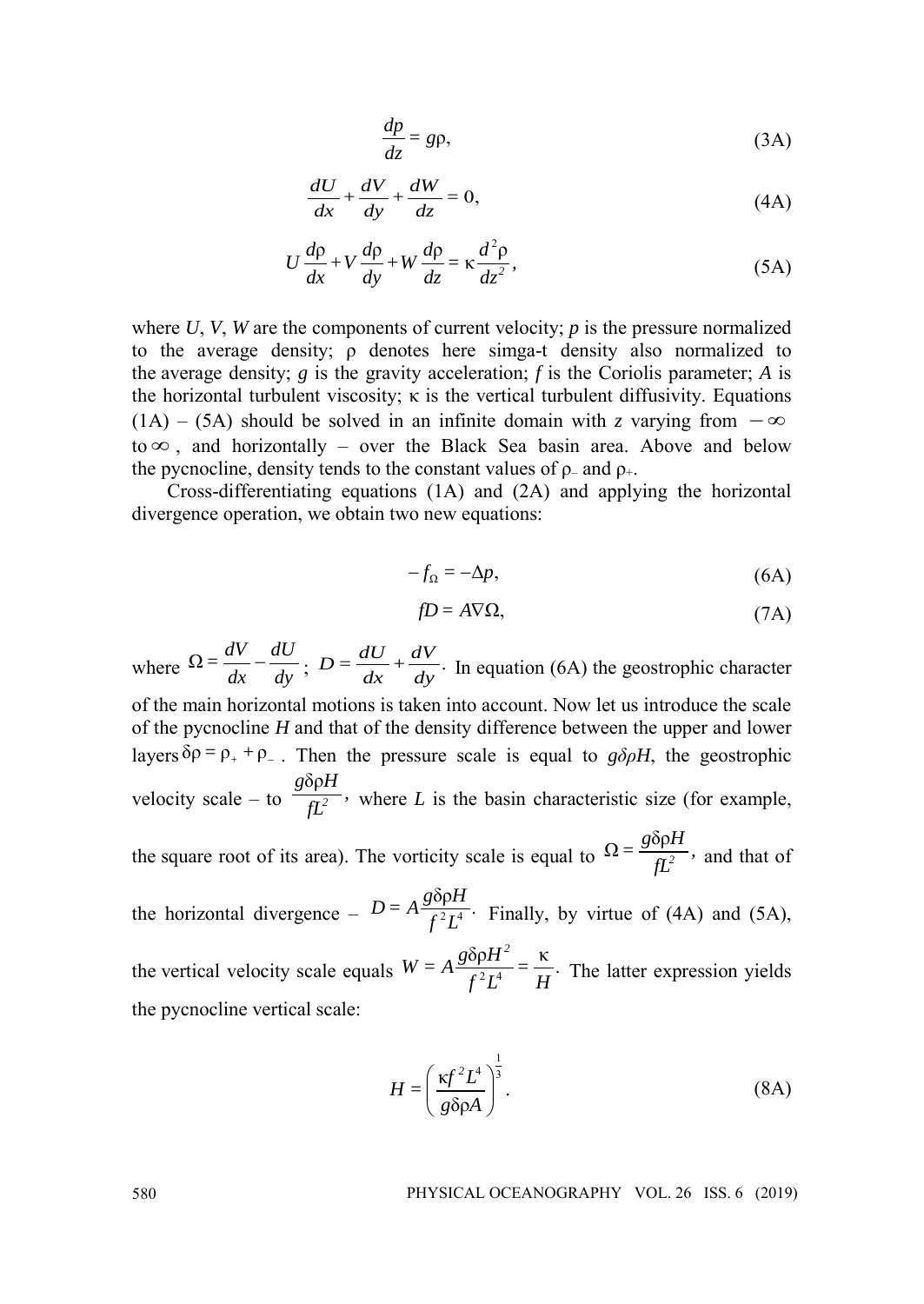Note that expression (8A) includes an unknown density difference δρ. It remains undefined according to the concept of the pycnocline existence as a boundary layer at the stage of slow evolution of the basin stratification. Let us also calculate the scale of the diffusion "density flux" through the pycnocline:

$$
\Gamma = \kappa^{\frac{2}{3}} \left( g \delta \rho \right)^{\frac{4}{3}} \left( \frac{A}{f^2 L^4} \right)^{\frac{1}{3}}.
$$
 (9A)

Thus, we find that the diffusion "density flux" through the pycnocline is proportional to the density difference below and above the pycnocline to the power of 4/3 at the whole stage of slow evolution of the basin stratification.

#### **REFERENCES**

- 1. Altman, E.N., Gertman, I.F. and Golubeva, Z.A., 1988. [Multi-Year Tendencies of the Black Sea Salinity and Temperature in View of the River Runoff Change (Based on in situ Observations)]. In: SOI, 1988. *SOI Proceedings.* Leningrad: Gidrometeoizdat. Issue 189, pp. 39-53 (in Russian).
- 2. Polonsky, A.B., Shokurova, I.G. and Belokopytov, V.N., 2013. Decadal Variability of Temperature and Salinity in the Black Sea. *Morskoy Gidrofizicheskiy Zhurnal*, (6), pp. 27-41 (in Russian).
- 3. Ryan, W.B. and Pitman, W.C., 1999. *Noah's Flood: The New Scientific Discoveries about the Event that Changed History*. New York: Simon and Schuster, 319 p.
- 4. Senderov, M.V. and Mizyuk, A.I., 2017. Influence of Initial Conditions in the Problem of the Vertical Haline Structure Formation in the Black Sea Caused by Water Exchange Through the Bosphorus Strait and River Runoff. In: MHI, 2017. *Ecological Safety of Coastal and Shelf Zones*. Sevastopol: Marine Hydrophysical Institute of RAS. Vol. 2, pp. 82-89 (in Russian).
- 5. Korotaev, G.K., 2019. Formation of Salinity and Density Vertical Stratification of the Black Sea. *Journal of Physics: Conference Series*, [e-journal] 1359(1), 012003. doi:10.1088/1742- 6596/1359/1/012003
- 6. Senderov, M.V., Mizyuk, A.I. and Korotaev, G.K., 2019. Study of the Formation of the Black Sea Haline Stratification from the Numerical Simulations. *Journal of Physics: Conference Series*, [e-journal] 1359(1), 012076. doi:10.1088/1742-6596/1359/1/012076
- 7. Vodyanitsky, V.A., 1948. [Basic Water Exchange and Background of the Black Sea Salinity Formation]. In: AS USSR, 1948. *Proceedings of the Sevastopol Biology Station*. Vol. 6, pp. 386-432 (in Russian).
- 8. Bulgakov, S.N. and Korotaev, G.K., 1989. [The Role of Haline Factors in Formation of the Black Sea Water Circulation]. In: AS USSR, 1989. *Modeling of the Hydrophysical Processes and Fields in the Closed Basins and Seas.* Moscow: Nauka, pp. 71-79 (in Russian).
- 9. Ivanov, L.I. and Samodurov, A.S., 2001. The Role of Lateral Fluxes in Ventilation of the Black Sea. *Journal of Marine Systems*, [e-journal] 31(1-3), pp. 159-174. doi:10.1016/S0924- 7963(01)00051-3
- 10. Bulgakov, S.N., Korotaev, G.K. and Whitehead, J.A., 1996. The Role of Buoyancy Fluxes in the Formation of a Large-Scale Circulation and Stratification of Sea Water: 2. Laboratory Experiments. *Izvestiya, Atmospheric and Oceanic Physics*, [e-journal] 32(4), pp. 506-513.
- 11. Whitehead, J.A., Korotaev, G.K. and Bulgakov, S.N., 1998. Convective Circulation in Mesoscale Abyssal Basins. *[Geophysical & Astrophysical Fluid Dynamics](https://www.tandfonline.com/toc/ggaf20/current)*, [e-journal] 89(3- 4), pp. 169-203. doi:10.1080/03091929808203685
- 12. Pedlosky, J., Whitehead, J.A. and Veitch, G., 1997. Thermally Driven Motions in a Rotating Stratified Fluid: Theory and Experiment. *Journal of Fluid Mechanics*, [e-journal] 339, pp. 391-411. doi:10.1017/S0022112097005168

PHYSICAL OCEANOGRAPHY VOL. 26 ISS. 6 (2019) 581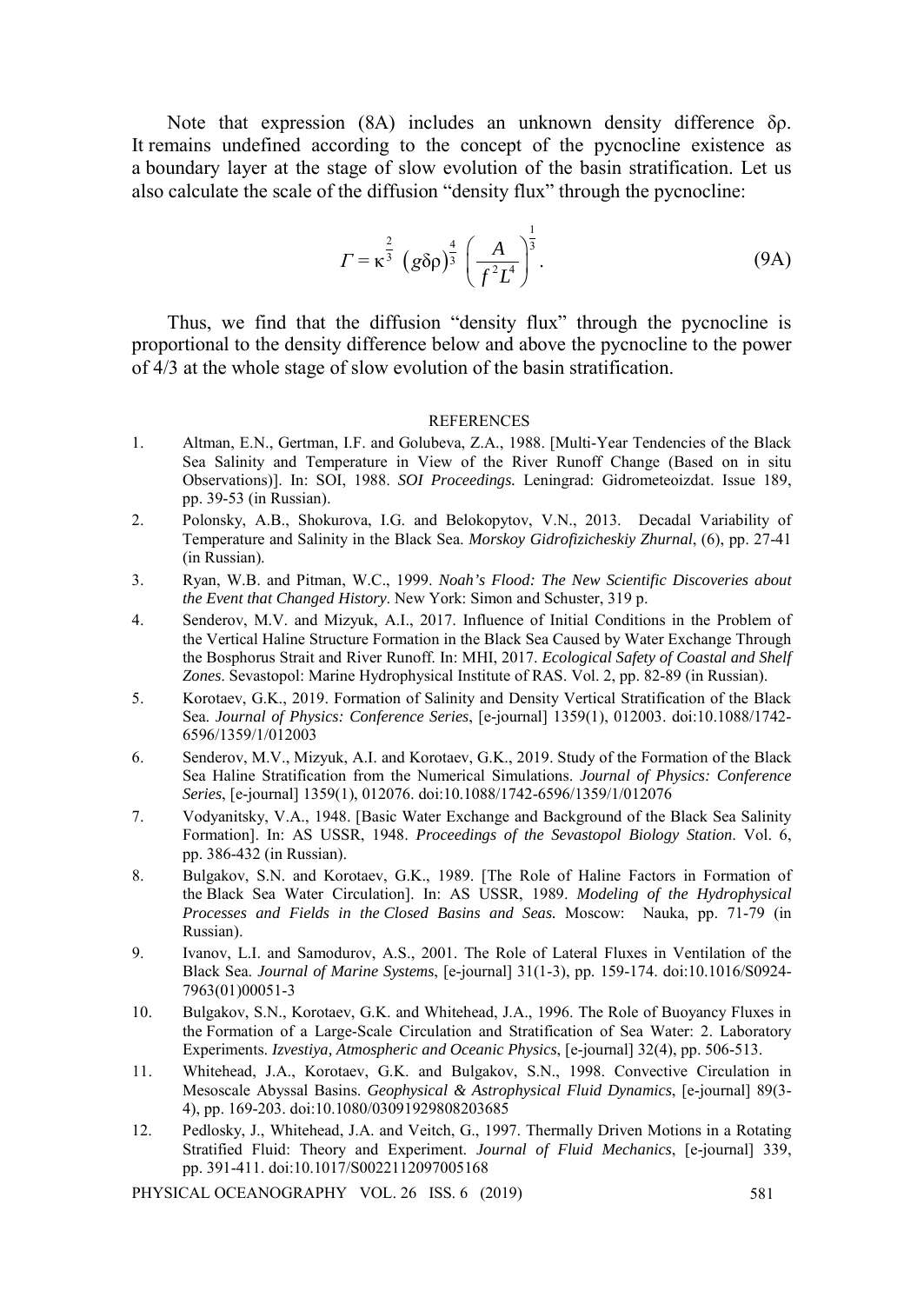- 13. Madec, G., 2008. NEMO *Ocean Engine. Note du Pôle de Modélisation. Technical Report*. [e-book] France: Institut Pierre-Simon Laplace. No. 27. Available at: https://www.nemo-ocean.eu/doc/node1.html [Accessed: 7 May 2019].
- 14. Fofonoff, N.P. and Millard Jr., R.C., 1983. *Algorithms for the Computation of Fundamental Properties of Seawater*. Paris, France: UNESCO, 53 p. Available at: http://hdl.handle.net/11329/109 [Accessed: 07 May 2019].
- 15. Roullet, G. and Madec, G., 2000. Salt Conservation, Free Surface, and Varying Levels: A New Formulation for Ocean General Circulation Models. *Journal of Geophysical Research: Oceans*, [e-journal] 105(C10), pp. 23927-23942. <https://doi.org/10.1029/2000JC900089>
- 16. Mesinger, F. and Arakawa, A., 1976. *Numerical Methods Used in Atmospheric Models. Vol. I.* WMO-ICSU Joint Organizing Committee, 64 p. Available at: http://twister.ou.edu/CFD2003/Mesinger\_ArakawaGARP.pdf [Accessed: 07 May 2019].
- 17. Zalesak, S.T., 1979. Fully Multidimensional Flux-Corrected Transport Algorithms for Fluids. *Journal of Computational Physics*, [e-journal] 31(3), pp. 335-362. [https://doi.org/10.1016/0021-](https://doi.org/10.1016/0021-9991(79)90051-2) [9991\(79\)90051-2](https://doi.org/10.1016/0021-9991(79)90051-2)
- 18. Rodi, W., 1987. Examples of Calculation Methods for Flow and Mixing in Stratified Fluids. *Journal of Geophysical Research: Oceans*, [e-journal] 92(C5), pp. 5305-5328. <https://doi.org/10.1029/JC092iC05p05305>
- 19. Avdeev, A.I., 2001. [Development of the Method for Studying the Black Sea Bottom Relief and its Influence on the Processes in the Land-Sea Interface Zone]. In: MHI, 2001. *Ecological Safety of Coastal and Shelf Zones and Comprehensive Use of Shelf Resources*. Sevastopol: MHI. Vol. 4, pp. 179-187 (in Russian).
- 20. Senderov, M.V., Mizyuk, A.I. and Korotaev, G.K., 2018. The Bosphorus Exchange Flow Impact on the River Runoff. *Journal of Physics: Conference Series*, [e-journal] 1128(1), 012149. doi:10.1088/1742-6596/1128/1/012149
- 21. Korotaev, G.K., 1997. Circulation in Semi-Enclosed Seas Induced by Buoyancy Flux through a Strait. In: E. Özsoy, A. Mikaelyan (eds.), 1997. *Sensitivity to Change: Black Sea, Baltic Sea and North Sea*. NATO ASI Series (Series 2: Environment), vol. 27. Dordrecht: Springer. pp. 395-401. https://doi.org/10.1007/978-94-011-5758-2\_30
- 22. Kolesnikov, A.G., 1953. [On Calculation of the Water Temperature Annual Variation in the Southern Seas]. In: MHI, 1953. *Trudy MGI AN USSR* [*Proceedings of Marine Hydrophysical Institute, Academy of Sciences of USSR*]. Moscow: Publ. House of AS USSR. Vol. 3, pp. 106-127 (in Russian).
- 23. Ovchinnikov, I.M. and Popov, Yu.I., 1987. Cold Intermediate Layer Formation in the Black Sea. *Okeanologiya*, 27(5), pp. 739-746 (in Russian).
- 24. Zatsepin, A.G., Ginzburg, A.I., Kostianoy, A.G., Kremenetskiy, V.V., Krivosheya, V.G., Stanichny, S.V. and Poulain, P.‐M, 2003. Observations of Black Sea Mesoscale Eddies and Associated Horizontal Mixing. *Journal of Geophysical Research: Oceans*, [e-journal] 108(C8), 3246. https://doi.org/10.1029/2002JC001390
- 25. Kubryakova, E.A. and Korotaev, G.K., 2013. Seasonal Variability of Circulation and Formation of Surface Water Salinity in the Black Sea. *Morskoy Gidrofizicheskiy Zhurnal*, (3), pp. 3-12 (in Russian).
- 26. Zalesny, V., Diansky, N., Fomin, V., Moshonkin, S.N. and Demyshev, S.G., 2012. Numerical Model of the Circulation of the Black Sea and the Sea of Azov. *Russian Journal of Numerical Analysis and Mathematical Modelling*, [e-journal] 27(1), pp. 95-112. https://doi.org/10.1515/rnam-2012-0006
- 27. Zalesny, V.B., Gusev, A.V. and Fomin, V.V., 2016. Numerical Model of Nonhydrostatic Ocean Dynamics Based on Methods of Artificial Compressibility and Multicomponent Splitting. *Oceanology*, [e-journal] 56(6), pp. 876-887.
- 28. Gusev, A.V., Zalesny, V.B. and Fomin, V.V., 2017. Technique for Simulation of Black Sea Circulation with Increased Resolution in the Area of the IO RAS Polygon. *Oceanology*, [ejournal] 57(6), pp. 880-891. https://doi.org/10.1134/S0001437017060054